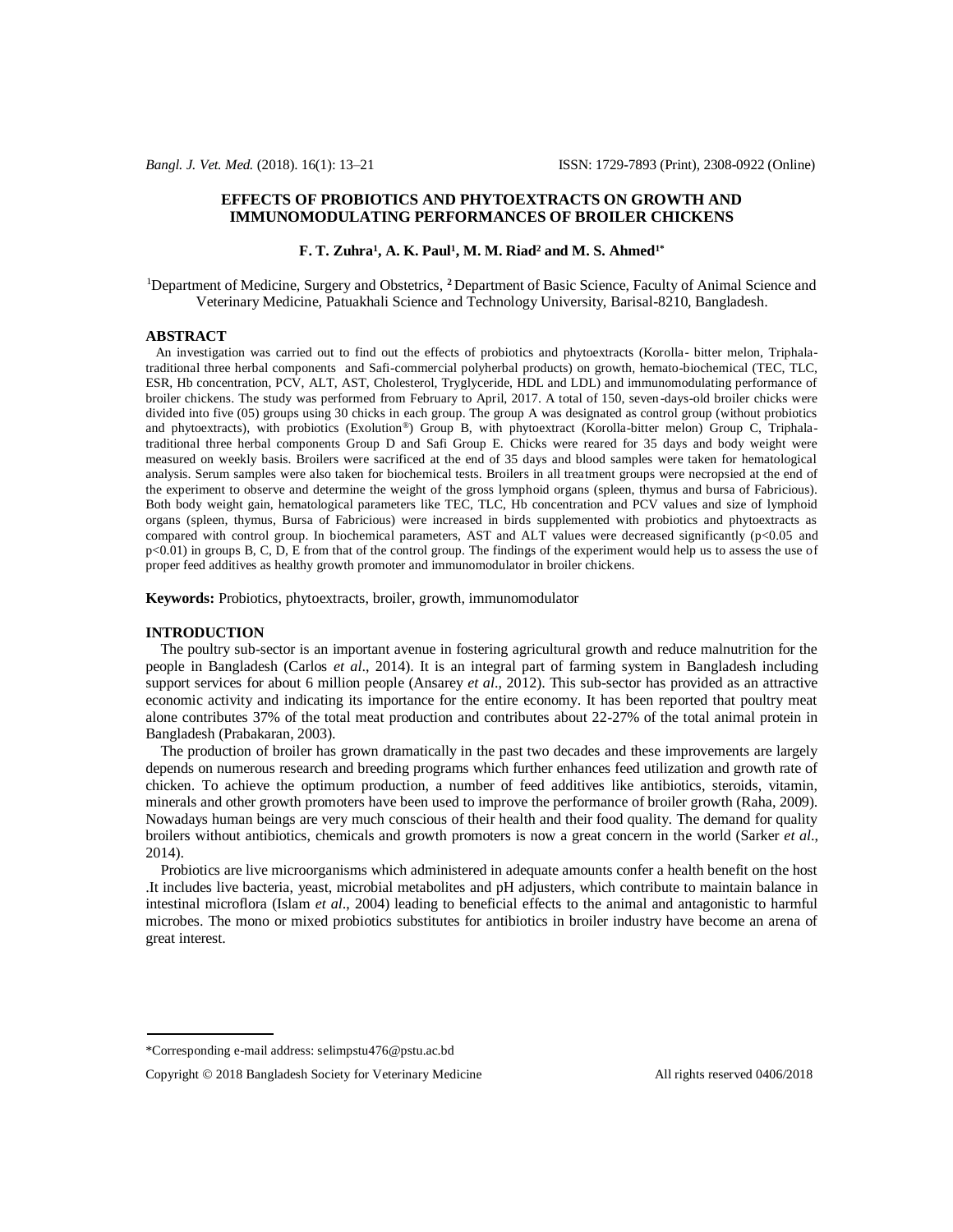Plants are the oldest friends of mankind. In modern animal feeding, plant extracts have gained interest in animal feed ration (Charis, 2000). Medicinal plants compete with synthetic drugs, and the majority has no residual effects (Tipu *et al*., 2006). Medicinal plants and its products continue to be an important therapeutic aid for alleviating the ailments of human beings as well as poultry (Joseph *et al*., 2010; Singh *et al*., 2012).

 *Momordica charantia* (*M. charantia*), also known as bitter melon, korolla, balsam pear, or bitter gourd, is a popular plant used for the treating various disease in the world (Cefalu *et al*., 2008 ; Cousens, 2008). The extract of bitter melon can also be used as a broad-spectrum antibacterial agent to fight off infectious agents such as *Escherichia coli, Salmonella sp, Staphylococcus aureus, Staphylococcus sp, Pseudomonas sp* and *Streptobaccilus sp* (Saeed *et al*., 2005).

 Triphala (tri = three and phala = fruits), is an ayurvedic preparation composed of three equal proportions of herbal fruits native to the Indian subcontinent: viz. *Terminalia chebula*, *Phyllanthus emblica*, and *Terminalia belerica*. It has been reported that various applications of triphala in medical field used as laxative, digestive stimulation, anti inflammatory, antioxidant activity, lower cholesterol, reduces tumor size and improves liver function (Kumar *et al*., 2010; Sandhya *et al*., 2006). It also inhibits the growth of Gram-positive and Gramnegative bacteria (Biradar *et al*., 2008).

 Safi is a versatile polypharmaceutical herbal medicine prepared with valuable medicinal plants that cleanses the entire system of the body. It is also useful as a diuretic and preventing problems arises from change of weather. It has been reported that safi also works against blood impurities, skin diseases, constipation, hyper cholesterolaemia*,* epistaxis etc in human.

 However, it is not clear whether these phyto extracts have any antimicrobial effect or growth promoting effects in broiler chicken. So, present study was under taken to consider the following objectives: to investigate the effects of probiotics and plant extracts as feed additives on growth performance of broiler chicks; to determine the effects of probiotics and phyto feed additives supplementation on hemato-biochemical parameters such as Total Erythrocyte Count (TEC), Total leukocyte count (TLC), Packed Cell Volume (PCV), Haemoglobin (Hb) concentration, Erythrocyte Sedimentation Rate (ESR), Serum alanine aminotransferase (ALT), Serum aspertate transaminase (AST), Tryglyceride, Cholesterol, LDL and HDL; and to assess the immune activity of chicken by observing gross changes of lymphoid organs (thymus, bursa of Fabricious and spleen) and counting total leukocyte per unit volume of blood.

## **MATERIALS AND METHODS**

 The study was conducted at the Department of Medicine, Surgery and Obstetrics, Patuakhali science and Technology University, Babuganj, Barisal during the period from February, 2017 to April, 2017. To complete the research work following steps were followed.

## **Management of experimental shed and broilers**

 At first the shed for rearing broiler chickens (experimental poultry shed at ANSVM campus, PSTU was managed by Department of Medicine, Surgery and Obstetrics) were properly prepared. The pens were thoroughly cleaned, white washed and disinfected before keeping the experimental chick in the shed. A total of 100 DOC (Day Old Chicks) were purchased from a local dealer of Paragon Poultry & Hatchery Ltd. Then the DOC (Day Old Chicks) was managed carefully. All the birds were provided same management conditions like floor space, temperature, relative humidity, ventilation and light. Immediately after unloading from the chick boxes, the chicks were provided vitamin-C and glucose to prevent the occurrence of stress occurring during transportation.

 The broiler chicks were kept in the same compartment for 7 days and brooding temperature were correctly maintained. Optimum light was provided daily throughout the experimental period. The chicks were brooded at  $35^{\circ}$ C during first week and thereafter; the temperature was reduced by  $3^{\circ}$ C in every week until the temperature reached to the room temperature i.e.,  $25\pm1$ <sup>o</sup>C. All the groups were reared under the similar conditions of temperature, humidity, light, ventilation and floor space. The litter management was also done very carefully. The starter and finisher broiler rations were supplied to the broiler chicken appropriately. A weighed amount of the ration was offered to the birds twice a day and the left over feed was collected to calculate feed consumption of the individual broiler.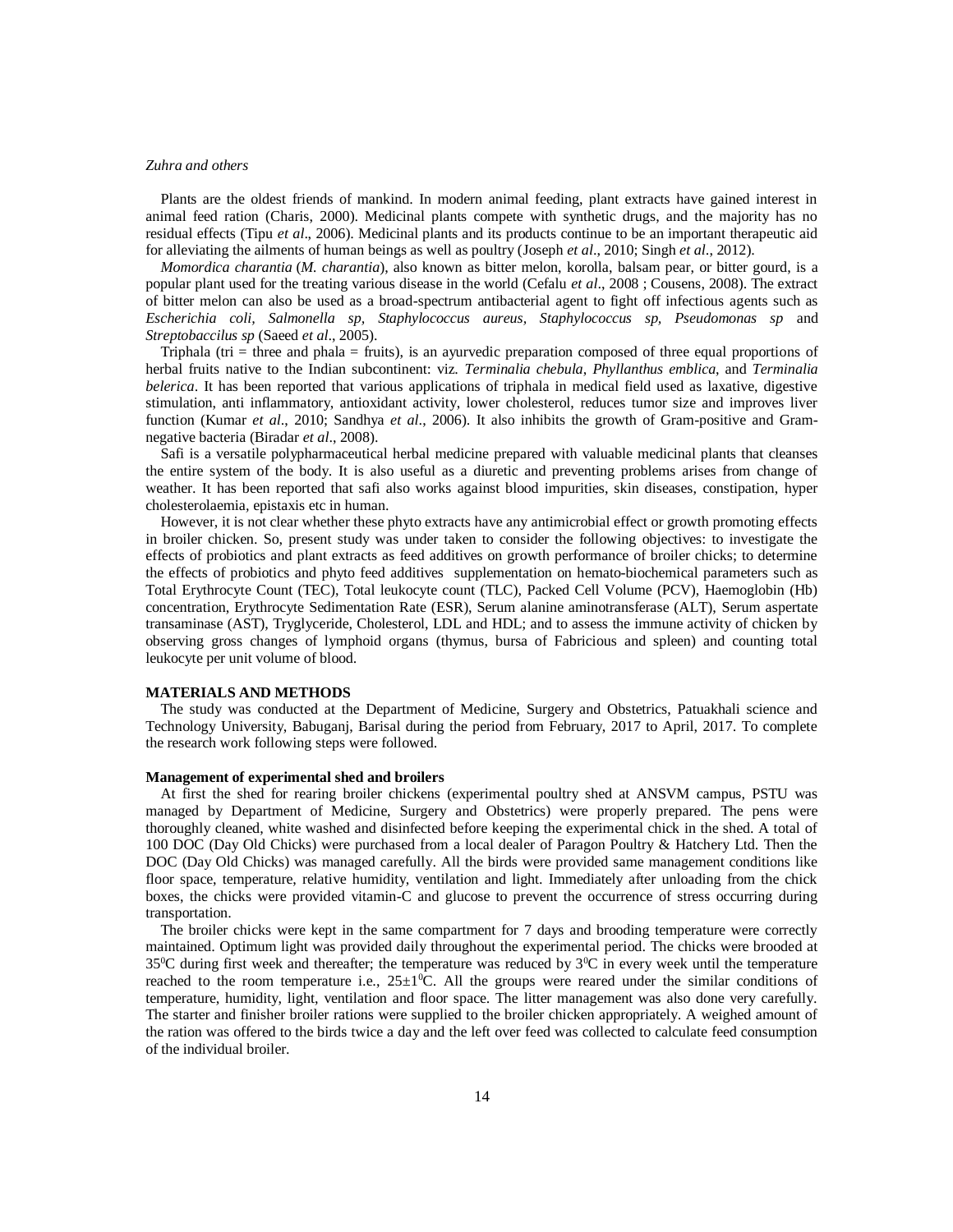### **Routine management**

The following management procedures were carried out during the experimental period.

## **Litter management**

Fresh and dried rice husk collected from local rice mill was used as litter material. The depth of litter was 3 cm. The litter material was disinfected with Vircon (5g/liter water) solution. The litter was stirred three times in a week from 14 days and onwards to avoid cake formation. It was replaced by new litter once was found damp partially or fully.

#### **Immunization of birds**

The birds were vaccinated against Newcastle disease (Ranikhet) and infectious bursal disease (Gumboro).

## **Collection and processing of Korolla**

 Korolla (*Momordica charantia*) were bought from local market for preparation of korolla extract to determine its efficacy as growth promoter on broilers. Mature and diseased free korolla were collected from local market.

### **Preparation of Korolla extracts**

 At first korolla was washed with distilled water. After washing, 50 gm korolla was measured by weighing balance and properly grinded with mortar and pestle. Then grinded korolla was taken in glass beaker and distilled water was added up to the 100 marks. In this process 50% korolla solution (stock solution) were prepared and properly filtered. Finally it was stored in a refrigerator at 4°C to maintain the active ingredients. From this stock solution 3 ml was added with 100 ml drinking water as a regular dose. Thus the final concentration of korolla extract in the drinking water of the treatment group was 3%.

# **Collection of probiotics**

 Superbiotics (Exolution ® ) was collected from local market, which is available in the market by ACI Agrovet Limited. Each gm of superbiotic contains *Bacillus subtilis* min.  $1 \times 10^6$  cfu with specific Bacteriophage q.s. to 1 gm) and administrated  $2gm/l$  it of water for  $28<sup>th</sup>$  days from the starting time of the experiment.

## **Collection of Triphala**

 Triphala was collected from local market manufactured by Humdard Laboratories Bangladesh. It consists of Amalki, Haritaki and Bahera (*Terminalia chebula*, *Phyllanthus emblica*, and *Terminalia belerica*.) and administrated 3gm/lit of drinking water for 28<sup>th</sup> days.

## **Collection of Safi**

Safi was collected from local market manufactured by Humdard Laboratories Bangladesh.

# **Experimental design**

 After 7 days all the 100 broiler chicks were randomly divided into 5 groups (A, B, C, D and E) for assessing the efficacy of superbiotics, korolla (bitter melon) extract, triphala and safi as growth promoter on broilers. The commercial broiler ration and commercial superbiotics (Exolution®), Korolla, Triphala and Safi were purchased from the local market. Group–A: Fed with commercial broiler ration and fresh drinking water; Group– B:Commercial superbiotics (Exolution®) @ 2gm/L drinking water plus commercial broiler ration for 28 days; Croup– C: Korolla @3ml/L drinking water plus commercial broiler ration for  $28<sup>th</sup>$  days; Group– D: Triphala @ 3gm/L drinking water plus commercial broiler ration for 28 days; Group– E : Safi @ 3 ml/L drinking water plus commercial broiler ration for 28 days. All the chicks of treated and control groups were closely observed for 35 days and following parameters were also studied.

#### **Recording body weight**

 The effects of phytoextracts and superbiotics on body weight of broilers were recorded using digital balance before and after treatment. The body weight and feed conversion ratio were measured at 7 days interval up to 35 days of age.

## **Determination of hematobiochemical parameters**

Blood samples were collected from the wing vein of chicken of both control and treatment groups on  $35<sup>th</sup>$  day and determine the effects of phyto extracts and superbiotics on hematobiochemical parameters.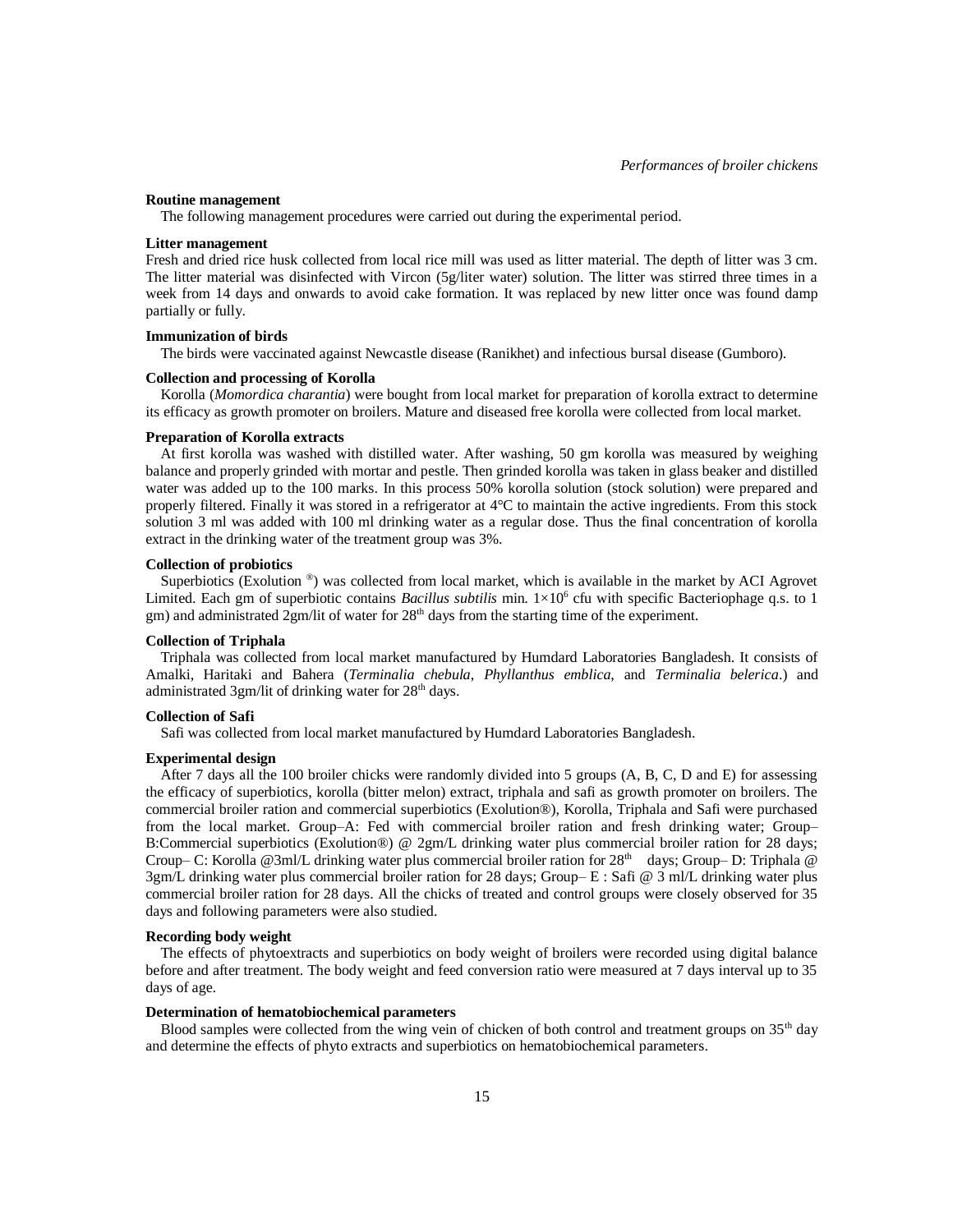The principles and procedures of hematobiochemical examinations are as follows:

## **Total Erythrocyte Count (TEC)**

 Total erythrocyte count was done following the method described by Lamberg and Rothstein (1977). Wellmixed blood sample was drawn with red blood cell diluting pipette and immediately filled with the red cell diluting fluid (Hayem's solution). Then the total number of RBC was calculated as number of cells counted x 10,000 and the result was expressed in million/μl of blood.

#### **Total Leukocyte Count (TLC)**

 The experiment was performed by Lamberg and Rothstein (1977). A sample of whole blood was mixed with diluents, which lyses red cells and stains nuclei of white blood cells. The white blood cells (WBC) were counted in a hemocytometer counting chamber under the microscope and result is expressed as total number of leukocytes per µl of blood or per liter of blood.

### **Hemoglobin Concentration (Hb)**

 Well-homogenized blood sample was then drawn into the Sahli pipette and the blood of the pipette was immediately transferred into the graduated tube containing hydrochloric acid. This blood and acid were thoroughly mixed by stirring with a glass stirrer. The tube containing acid hematin mixture was added water drop by drop. The solution was mixed well with a glass stirrer until the color of the mixture resembled to the standard color of the comparator. The result was read in daylight by observing the height of the liquid in the tube considering the lower meniscus of the liquid column. The result was then expressed in g%. The above procedure was matched by the Hellige hemometer method as described by Lamberg and Rothstein (1977).

# **Packed Cell Volume (PCV)**

 The citrated well mixed blood sample was drawn into special loading pipette (Wintrobe pipette) and pipette was filled from the bottom by pressing the rubber bulb of the pipette. Then the Wintrobe hematocrit tube was placed in the centrifuge machine and was centrifuged for 30 minutes at 3000 rpm. The hematocrite or PCV was recorded by reading the graduation mark. The percent volume occupied by the hematocrit was calculated by using the following formula as described by Lamberg and Rothstein (1977).

$$
PCV\% = \frac{Height of the red cell volume in cm}{Height of total blood in cm} \times 100
$$

#### **Erythrocyte Sedimentation Rate (ESR)**

 The fresh anticoagulant blood was taken into the Wintrobe hematocrit tube. The filled tube was placed vertically undisturbed on the wooden rack for one hour. After one hour the ESR was recorded from the top of the pipette. The result was expressed in mm/in 1<sup>st</sup> hour.

## **Cholesterol**

 At first 10 micro liters sample was taken in each test tube and 1 ml sample was thoroughly by stirring with a glass stirrer. The result was read in EMP biochemical Analyser® machine. The result was expressed in mg/dl. According to the National Cholesterol Education Program, the desirable blood cholesterol level is <200 mg/dl. The borderline high blood cholesterol level is  $200-239$  mg/dl and high blood cholesterol level is  $> 240$  mg/dl. The above procedure was performed according to the manufacturer instructions (Crescent Diagnostics® ).

## **Tryglyceride**

The working reagent was prepared after mixing  $R_1$  reagent with 100 parts of R2 reagent that mixed thoroughly. The result was read in EMP Biochemical Analyser® and result was expressed in mg/dl. The experiment procedure was done according the manufacturer instructions (Crescent Diagnostics® ).

### **HDL (High Density Lipoprotein)**

 At first 10µl sample and 1ml reagent were taken in the test tube mixed it thoroughly and allowed to stand for 10 minutes. 1ml  $R_1$  mixed with 100ml  $R_2$  and incubated for 5 min at 37<sup>0</sup> c temperature. The result was read in EMP Biochemical Analyser ® machine and expressed in mmol/L. Above procedure was performed according to the manufacturer instructions (Crescent Diagnostics ®).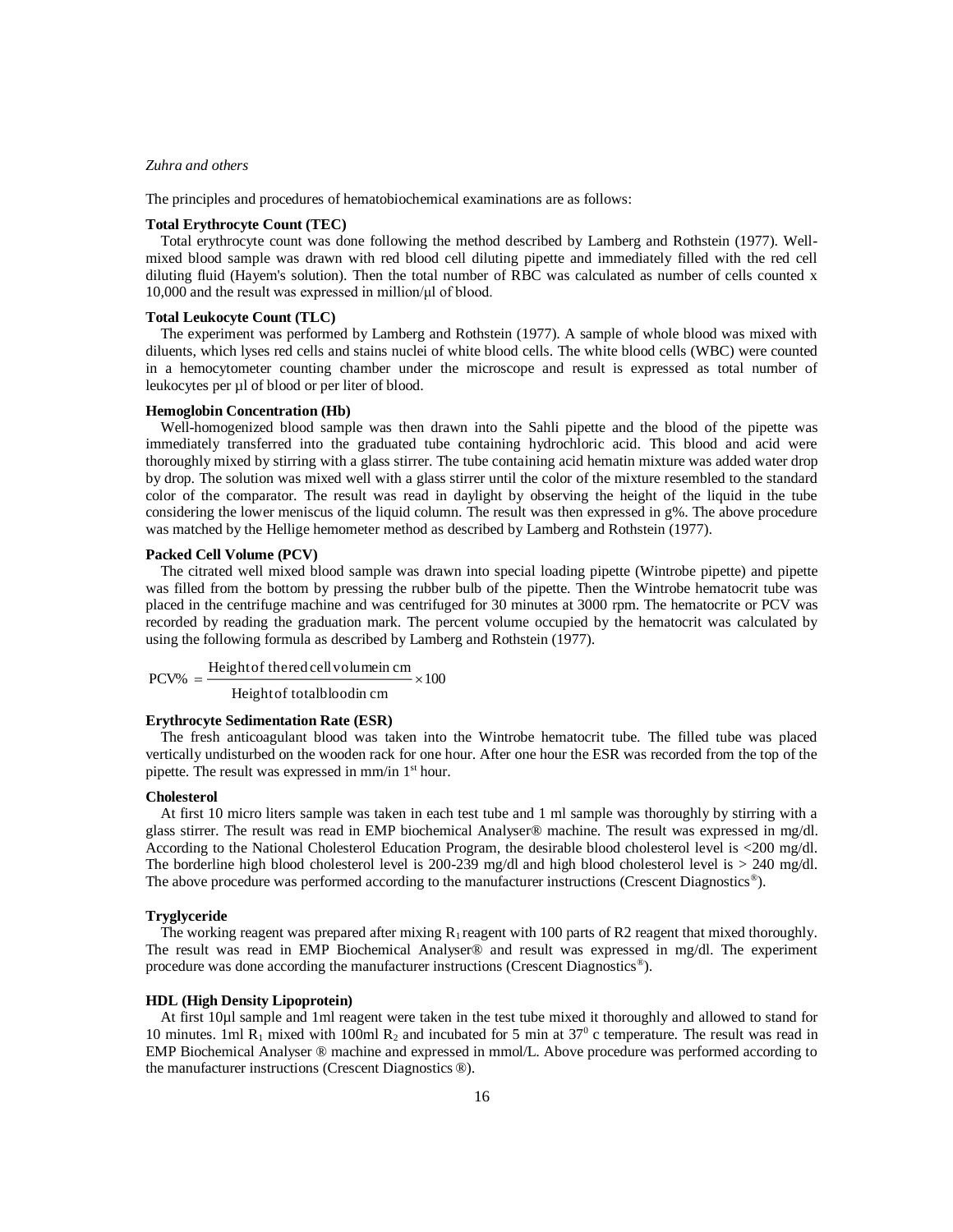## **SGOT (AST)**

 Taken 4 parts of reagent 1 with 1 part of reagent 2 and mixed it thoroughly with prepared monoreagent. The sample should be diluted 1+9 with 0.9% NaCl solution, then 200ml sample were properly added with 1ml monoreagent. Mixed it thoroughly and incubated approximately for 1 min. After that reading was taken from EMP Biochemical Analyser®. Above procedure was also done according to the manufacturer instructions (Crescent Diagnostics ®).

## **SGPT (ALT)**

 Taken 4 parts of reagent 1 with 1 part of reagent 2 and mixed it thoroughly to prepare monoreagent. The sample should be diluted 1+9 with 0.9% NaCl solution, then 200ml sample were properly added with 1ml monoreagent. Mixed it thoroughly and incubated approximately for 1 min. After that reading was taken from EMP Biochemical Analyser®. Above procedure was also done according to the manufacturer instructions (Crescent Diagnostics ®).

### **Feed consumption**

 Feed consumption is the amount of feed consumed every week; it was calculated for each treatment at weekly basis. At the end of the week, the residual amount of feed was weight and subtracted from the known weight of feed at the beginning of week. The feed was divided by the total number of birds.

#### **Body weight gain**

 Body weight was measured for all birds at the beginning of the experiment, and it was repeated weekly at the beginning of the week in the same time. Live weight gain was calculated by subtraction of live weight at the beginning of the week from the live body weight of the next week.

Weight gain  $=$  Live weight - Initial weight

## **Postmortem Examination**

Five broilers from each group were slaughtered to see if there were any pathological changes present on  $35<sup>th</sup>$ day after treatment. There were no significant pathological changes in any internal organs of the broilers of treatment group. To estimate the immune activity of lymphoid organs (thymus, spleen and bursa of Fabricious) were collected and compared with control group of chicken.

#### **Biosecurity and sanitation**

Proper hygienic and sanitation programs were followed to prevent the outbreak of infectious diseases.

#### **Statistical Analysis**

The data were analyzed statistically between control and treated groups of chicken by Student's *t-test.*

## **RESULTS AND DISCUSSION**

## **Effects of probiotics and phytoextracts on body weight of broilers**

 Effects on body weight of different groups of broilers are presented in Table 1. Body weight on day 7 of age (1st day of study) was observed that the body weight in control group A was  $0.574\pm0.015$ , in the treatment group B (Probiotics) was 0.5944±0.004gm, in group C (Korolla) was 0.585±0.007gm and in group D (Triphala) was  $0.580\pm0.003701$ gm and in group E (Safi) was  $0.577\pm0.017$ gm. In this experiment, phtoextracts components (Korolla, Triphala, Safi) comparatively increase body weight than probiotics treated group.

 Probiotics improve gut micro flora and positively influences local and systemic immune systems by secreting beneficial enzymes, organic acids, vitamin and non-toxic antibacterial substances (Jun *et al*., 2002; Dibner, 2004). It also successfully improves immune status of broiler chicks. Probiotics increases physiological activity and production performance of broiler chicken which support the recorded study (Rahman *et al*., 2013; Ahmed and Taghi, 2006; Kabir *et al*., 2004).

 The non pharmacological products like prebiotics, probiotics, organic acids, essential oils, medicinal plants or parts of plants were used as feed additives which are alternatives to antibiotics as growth stimulators (Simon *et al*., 2001). It has been reported that Korolla (*Momordica charantia)* have antidiabetic effect, inhibit unwanted cell proliferation, hypoglycemic (reduce blood glucose level) and heptoprotective effects in human body (Rahman *et al*., 2011; Singh *et al*., 2008; Taylor *et al.*, 2002 ; Saeed *et al*., 2010 ; Budrat *et al*., 2008). The beneficial effect of Korolla on animals and birds didn't study yet. In our study recorded that extract of Korolla as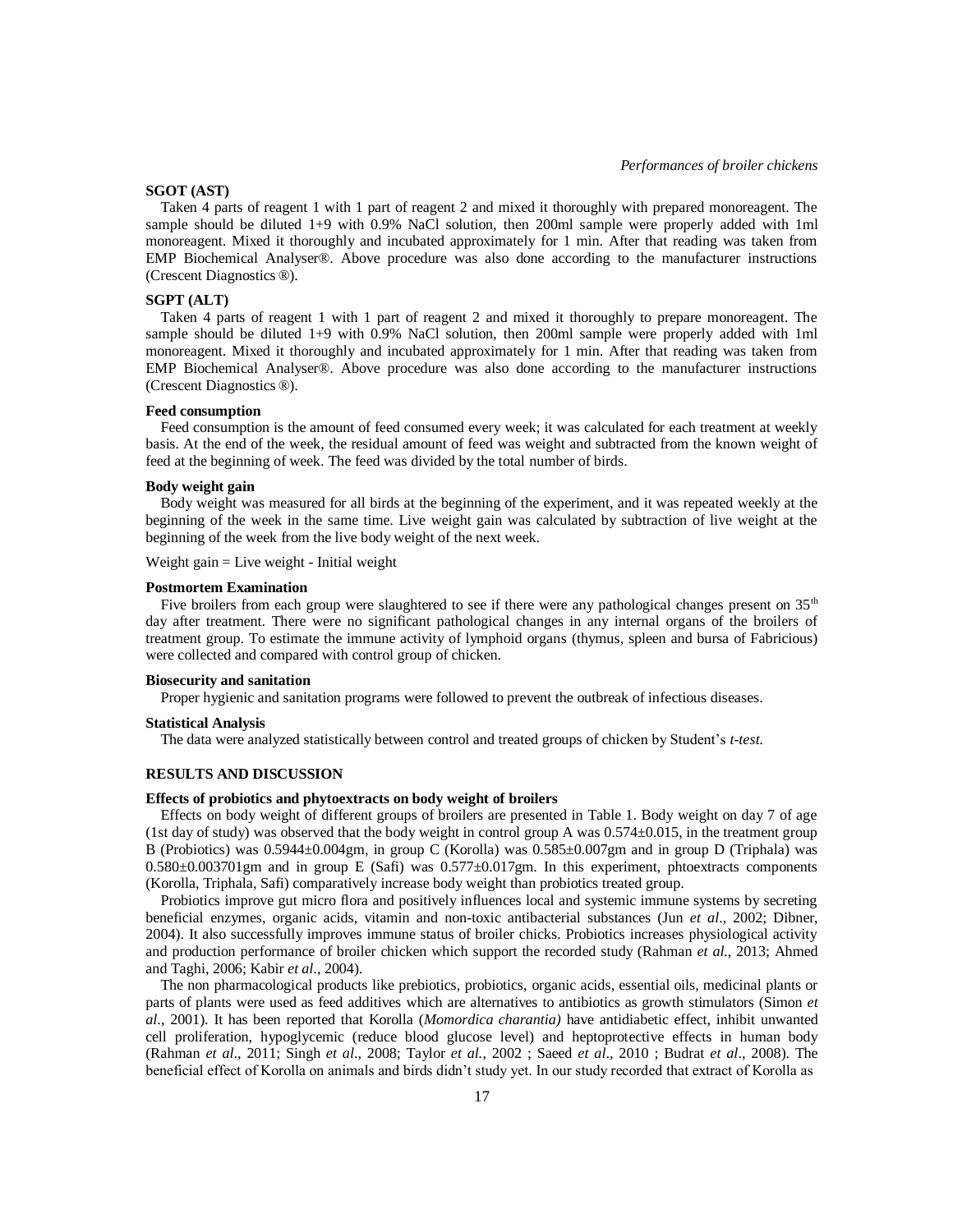feed additives improve the body weight of broiler chicken which was in support of previous study in human cases. The plant extract Triphala have been used as antioxidant, gastroprotective, hepatoprotective, antifungal and antibiotic effect in human medicine (Sabu and Kuttan, 2002; Nariya *et al.*, 2011; Jose and Kuttan, 2006; Bajaj and Tandon, 2011). Unlikely there is no recorded data on animal and bird cases. In performed study, Triphala extract as feed additives significantly enhances body weight than control group of birds which might be in support of Sabu and Kuttan, (2002) and Nariya *et al.* (2011). It might have similar positive effects (gastroproetective, hepatoprotective and antioxidant) in the birds like human individual.

 The herbal extract Safi (Humdard Lab. Bangladesh.) usually used to treat liver disease, constipation and dermatitis according to manufacturer instruction. It also has no performed study on human and animals. But in our experiment it has been recorded that Safi as feed additives increases feed efficiency and body weight of broiler chicken. So it might have hepatic protective effect and increases digestibility in broilers. Sarker *et al*. (2014) reported that neem leaves act as growth promoting effect in broiler birds. Neem extract is the one of the basic component of Safi syrup and recorded data support the findings of Sarker *et al*. (2014).

| Groups         |                         | Mean $\pm SD(Kg)$ |                   |                   |  |  |
|----------------|-------------------------|-------------------|-------------------|-------------------|--|--|
|                | Pre treatment           | Post treatment    |                   |                   |  |  |
|                | $1st$ day of experiment | $7th$ days of     | $14th$ day of     | $21st$ day of     |  |  |
|                |                         | experiment        | experiment        | experiment        |  |  |
|                | Body weight             | Body weight       | Body weight       | Body weight       |  |  |
| (A) Control    | $0.570 \pm 0.01$        | $1.05 \pm 0.01$   | $1.65 \pm 0.01$   | $2.06 \pm 0.07$   |  |  |
| (B) Probiotics | $0.594 \pm 0.00$        | $1.09 \pm 0.04$   | $1.69 \pm 0.01$   | $2.18 \pm 0.08$   |  |  |
| (C) Korolla    | $0.585 \pm 0.00$        | $1.09 + 0.01*$    | $1.75 \pm 0.01$   | $2.36 \pm 0.17$   |  |  |
| (D) Triphala   | $0.580 \pm 0.00$        | $1.07 \pm 0.02$   | $1.71 \pm 0.01**$ | $2.30 \pm 0.02**$ |  |  |
| (E) Safi       | $0.577 \pm 0.01$        | $1.05 \pm 0.02$   | $1.69 \pm 0.00**$ | $2.28 \pm 0.20$   |  |  |

Table 1. Effects of probiotics and phyto extracts on body weight (gm) (Mean±SD) in broilers on 28th day of experiment

\*\* = Significant at 1% ( $p$ <0.01) level of probability.

\*=Significant at 5% (p<0.05) level of probability.

## **Effects of probiotics and phytoextracts on hematological parameter**

 Effects of probiotics and phyto extracts (Korolla, Triphala, Safi) increases total erythrocyte count (TEC), total leukocyte count (TLC) and hemoglobin concentration in broiler chicken shown in Table 2. Rahman *et al*. (2013) showed that probiotics as growth promoter increases growth performance, erythrocyte count and hemoglobin concentration in broiler. Sarkar *et al*. (2014) also showed that probiotics as feed additives increase the total erythrocyte count and hemoglobin concentration significantly in treatment group. These published data similar to performed study.

 In our study, most of the phytoextracts component significantly increases total erythrocyte count and hemoglobin concentration and reduces ESR time/hr shown in Table 2. It has been reported that feeding broiler with Nishyinda, black pepper and cinnamon extract as feed additives increases total erythrocyte count and hemoglobin by Molla *et al*. (2012). Mahejabin *et al*. (2015) reported that neem, turmeric and papaya leaf extracts also increases TEC and hemoglobin concentration, which are in support of recorded data. Sorwar *et al.* (2016) also reported that kalo zeera seeds and papaya leafs also increases the hemoglobin concentration, TEC and decreases ESR which were more or less similar to recorded study. Plant extracts and their fruits used as blood purifier, antioxidants and heptoprotective agents in the body (Bajaj and Tandon, 2011 and Rahman *et al*., 2011). Triphala, Korolla and Safi in treatment group of chickens might have similar function and support the findings of (Bajaj and Tandon, 2011; Rahman *et al*., 2011).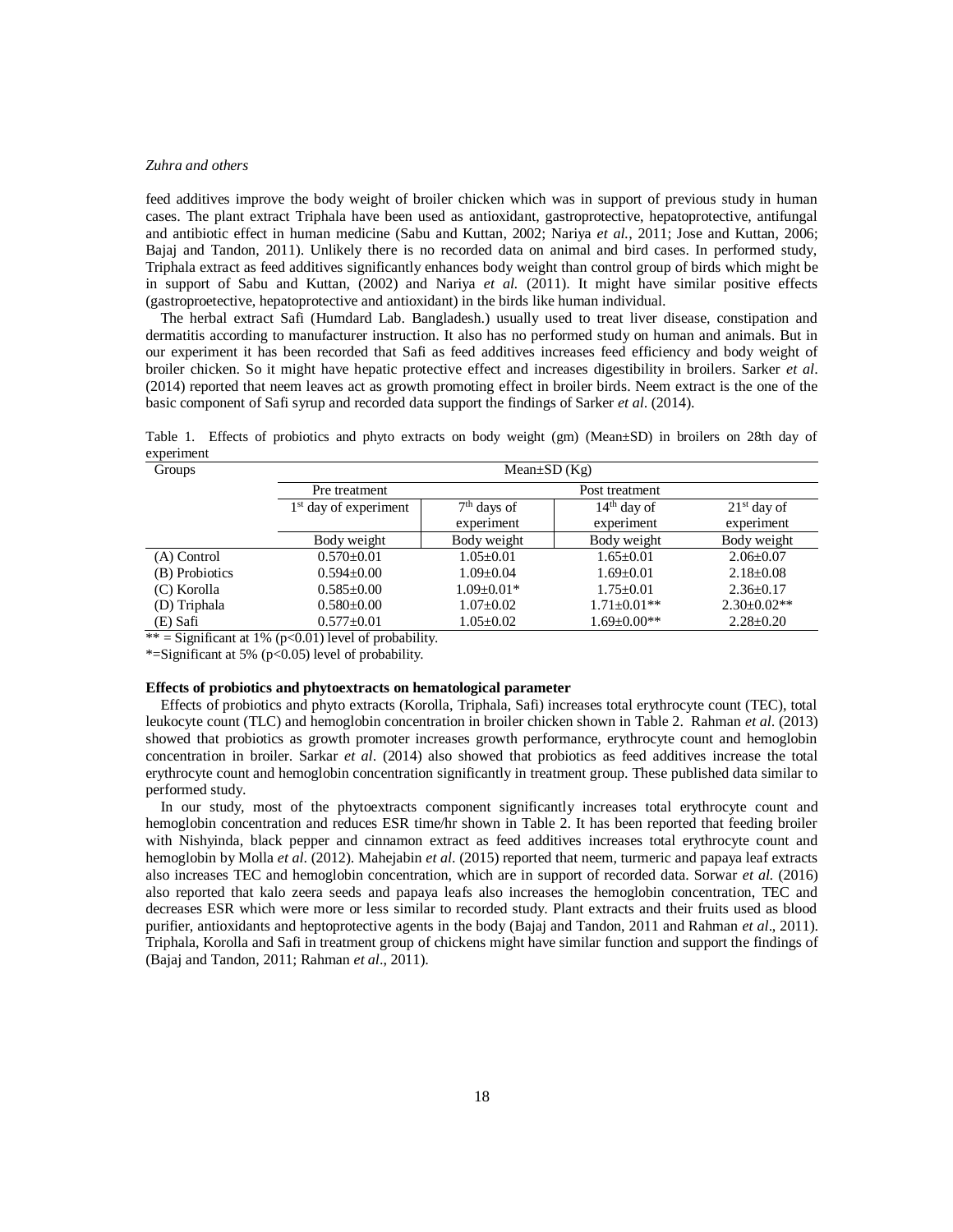| Groups         | TEC-<br>Millions/mm3 | TLC.<br>$(x10^3/m!)$ | $Hb$ (gm/dl)    | $PCV$ $(\% )$  | ESR (mm in $1st$<br>hour |
|----------------|----------------------|----------------------|-----------------|----------------|--------------------------|
| A (Control)    | $3.61 + 0.15$        | $4.12+0.17$          | $10 + 1.58$     | $27.6 + 3.91$  | $3.75 + 0.23$            |
| B (Probiotics) | $3.63+0.13$          | 4. $14 + 0.19$       | $13.2 + 1.09*$  | $30.2 + 4.76$  | $3.15 + 0.20$            |
| C (Korolla)    | $3.96 + 0.06**$      | 4. $28 + 0.03**$     | $15.4 + 1.14**$ | $33.8 + 2.58*$ | $2.86 + 0.57$            |
| D (Triphala)   | $3.79 + 0.14$        | $4.30+0.05**$        | $14.8 + 1.30**$ | $28.8 + 1.92$  | $2.84 + 0.42$            |
| E(Safi)        | $3.78 + 0.12$        | $4.15 + 0.15$        | $13.2 + 2.58$   | $28.6 + 3.20$  | $2.80+0.24**$            |

Table 2. Effects on hematological parameters (Mean $\pm$ SD) in broilers on 28<sup>th</sup> day of experiment

\*\* = Significant at 1% ( $p$ <0.01) level of probability

\*= Significant at 5% ( $p$ <0.05) level of probability.

#### **Effects of probiotics and phytoextracts on biochemical parameters**

 The probiotics and phtoextracts feeding to broiler as feed additives significantly changes biochemical parameter of liver function enzymes and lipid profile in serum content of blood shown in Table 3. Rahman *et al*. (2013) and Pazhanivel and Balachandran (2014) reported that serum ALT level was significantly reduced in chicken with probiotics and phytoextracts treated group, respectively. The recorded present study also supported by Sarker *et al*. (2014). Kanjilal *et al*. (2014) also reported that feeding probiotics as feed additives decreases liver function enzyme (AST and ALT) and similar to performed study.

 Triphala treatment significantly reduce serum cholesterol and LDL level in human (Saravanan *et al*., 2007), which was in support to present study in broiler chickens. Attia *et al.* (2017) also found that phytoextract blend treated group increases the serum HDL level and reduces the serum cholesterol and LDL level of broiler chicken, which was inclined to our present data.

| Group          | No. of<br>birds | AST (U/L)          | $ALT$ (U/L)      | <b>CHOL</b>       | Tryglyceride     | HDL                 | LDL.             |
|----------------|-----------------|--------------------|------------------|-------------------|------------------|---------------------|------------------|
| A (Control)    | 20              | $358.3 + 0.21$     | $5.3 + 0.21$     | $177.33 + 19.81*$ | $48.71 + 1.23$   | $65.3 + 1.72$       | $90.08 + 1.62$   |
| B (Probiotics) | 20              | $356.3 \pm 0.09**$ | $5.0 \pm 0.09$   | $146.03+10.54$    | $46.5 + 1.64$    | $66.5 + 1.87$       | $86.83 + 2.63$   |
| C(Korolla)     | 20              | $350.1 + 0.12**$   | $4.5.1 + 0.12**$ | $87.18 + 3.01$ ** | $38.2 \pm 1.92$  | $73.4 + 1.81**$     | $66.67 \pm 4.96$ |
| D (Triphala)   | 20              | $348.3 + 0.24*$    | $4.3 + 0.24**$   | $91.6 + 2.7$      | $42.2 + 1.3**$   | $170.83 \pm 1.47^*$ | $65.83 + 2.78$   |
| E(Safi)        | 20              | $347.1 \pm 0.21*$  | $4.8 + 0.21*$    | $90.8 \pm 0.8$    | $45 \pm 1.58$ ** | $67.3 \pm 1.63$     | $73.67 \pm 2.87$ |

Table 3. Biocehmical parameter (Mean±SD) in broilers on 28th day of experiment after treating with probiotics and phyto extracts (Korolla, Triphala and Safi)

 $\overline{\ast}$  = Significant at 5% (p<0.05) level of probability

\*\* = Significant at 1% ( $p$ < 0.01) level of probability.

# **Immunomodulating effects of probiotics and phytoextracts on gross changes of lymphoid organs and total leukocyte count.**

 The effects of probiotics and phytoextracts as feed additives in broilers increase in size of lymphoid organs (spleen, thymus, bursa of Fabricious) and total leukocyte count as compared with control group shown in Table 2 and Table 4. Probiotics as feed additives increases T cell proliferation of broilers (Asqari *et al*., 2016). Shewita and Taha, (2011) reported that black seed powder (*Nigella sativa* ) as feed additives significantly increases the size of thymus and bursa of Fabricious, which support the present performed study study. Mufarrez, (2014) found no significant differences in the size of lymphoid organs in broiler chickens. All of these published reports imply that probiotics and phytoextracts as feed additives improve immunmoduation in broiler.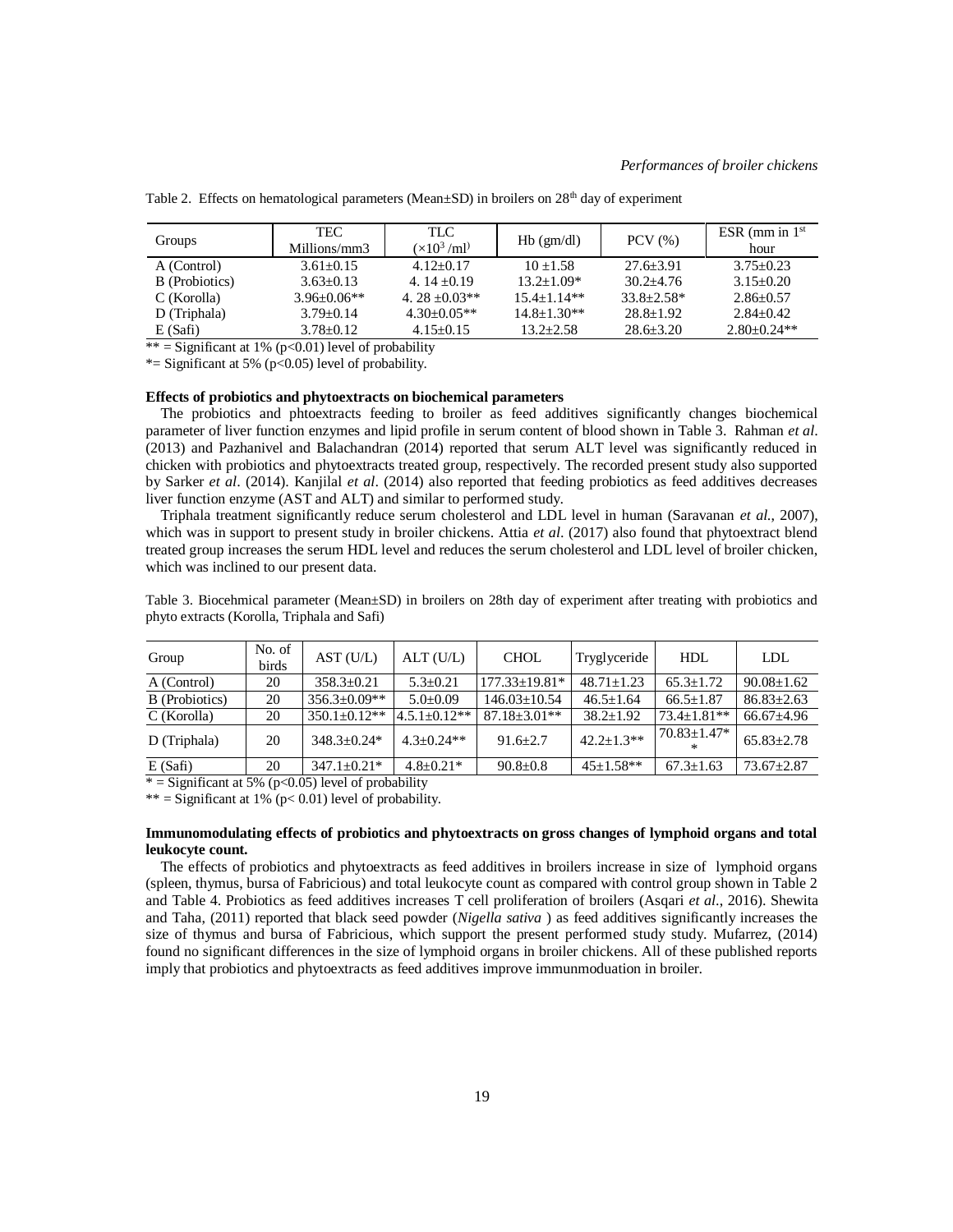Table 4. Gross changes (Mean $\pm$ SD) of lymphoid organs in broilers on 28<sup>th</sup> day of experiment after treating with probiotics and phyto extract (Korolla, Triphala and Safi)

| Group          | Spleen          | Thvmus           | Bursa of Fabricious |
|----------------|-----------------|------------------|---------------------|
| A (Control)    | $2.27 \pm 0.04$ | $2.02 \pm 0.08$  | $1.84 + 0.24$       |
| B (Probiotics) | $2.92+0.08$     | $4.28 + 0.46$    | $3+0.07$            |
| C(Korolla)     | $3.04 + 0.11$   | $5.2+0.44$       | $4.1 + 0.15$        |
| D (Triphala)   | $2.508 + 0.25$  | $5.94 + 0.25$    | $3.12 + 0.13$       |
| E(Safi)        | $3.08 \pm 0.08$ | $5.898 \pm 0.23$ | $3.06 \pm 0.15$     |

## **ACKNOWLEDGEMENT**

 The authors are grateful to the NSICT fellowship (National Science and Information and Communication Technology) for funding.

### **REFERENCES**

- 1. Ahmed K and Taghi G (2006). Effect of probiotic on performance and immunocompetence in broiler. *The Journal of Poultry Science* 43: 296-300.
- 2. Ansarey FH (2012). Prospects of poultry industry in Bangladesh. Proceedings of the Seminar and Reception on Animal Husbandry Education and Profession in Bangladesh- A Journey of 50 Years, (AHEPB'12), Dhaka, Bangladesh, 62-65.
- 3. Asqari F, Madjd Z, Falak R, Bahar MA, Nasrabadi MH, Raiani M and Shekarabi M (2016). Probiotic feeding affects T cell populations in blood and lymphoid organs in chickens. *Beneficial Microbes* 7: 669-675.
- 4. Attia G, Hassanein E, El-Eraky W, El-Gamal M, Farahat M and Hernandez-Santana A (2017). Effect of dietary supplementation with a plant extract blend on the growth performance, lipid propile, immune response and carcass traits of broiler chickens. *International Journal Poultry Science* 16: 248-256.
- 5. Bajaj N and Tandon S (2011). The effect of Triphala and Chlorhexidine mouthwash on dental plaque, gingival inflammation, and microbialgrowth. *International Journal of Ayurveda Research* 2:29-36.
- 6. Biradar YS, Jagatap S, Khandelwal KR and Singhania SS (2008). Exploring of Antibacterial activity of Triphala Mashi- an Ayurvedic Formulation. *Evidence-Based complementary Alternative Medicine* 5:107-113.
- 7. Budrat P and Shotipruk A (2008). Extraction of phenolic compounds from fruits of bitter melon (*Momordica charantia*) with subcritical water extraction and antioxidant activities of these extracts. *Chiang Mai Journal of Sciences* 35:123-130.
- 8. Carlos A, Silva Da and Rankin M (2014). Contract Farming for Inclusive Market Access. Food and Agriculture Organization of the United Nations, Rome, Italy, Pages: 227.
- 9. Cefalu WT, Ye J and Wang ZQ (2008). Efficacy of dietary supplementation with botanicals on carbohydrate metabolism in humans. *Endocrine, Metabolic and Immune Disorder Drugs Target* 8:78-81.
- 10. Charis K (2000). A novel look at a classical approach of plant extracts. Feed Mix (special issue on Nutraceuticals), 19-21.
- 11. Cousens G (2008). There is a cure for diabetes: the tree of life 21 days program. California: North Atlantic Books, p191-192.
- 12. Dibner J (2004). Organic acids: can they replace antibiotic growth promotes? *Feed International* 25: 14-16.
- 13. Islam MW, Rahman MM, Kabir SML, Kamruzzaman SM and Islam MN (2004). Effects of probiotics supplementation on growth performance and certain haematobiochemical parameters in broiler chickens. *Bangladesh Journal of Veterinary Medicine* 2:39-43.
- 14. Jose K and Kuttan R (2006). Hepatoprotective activity of Emblicaofficinalis and Chyavanaprash. *Journal of Ethnopharmacol* 72:135-140.
- 15. Joseph B and Raj SJ (2010). Phytopharmacological properties of *Ficus racemesa. International Journal of Pharmacological Sciences Review of Research* 3:134-138.
- 16. Kabir SML, Rahman MM and Rahman M (2004). The dynamics of probiotics on growth performance and immune response in broilers. *International Journal of Poultry Science* 3: 361-364.
- 17. Kanjilal G, Akanda MR, Hasan MMI, Chowdhury MR, Islam MS, Howlader MMR and Hossain MA (2014). Potency of Protexin® (Mixed Probiotics) on hemato biochemical alteration of commercial broiler. *American Journal of Phytomedicine and Clinical Therapeutics* 2:650-659.